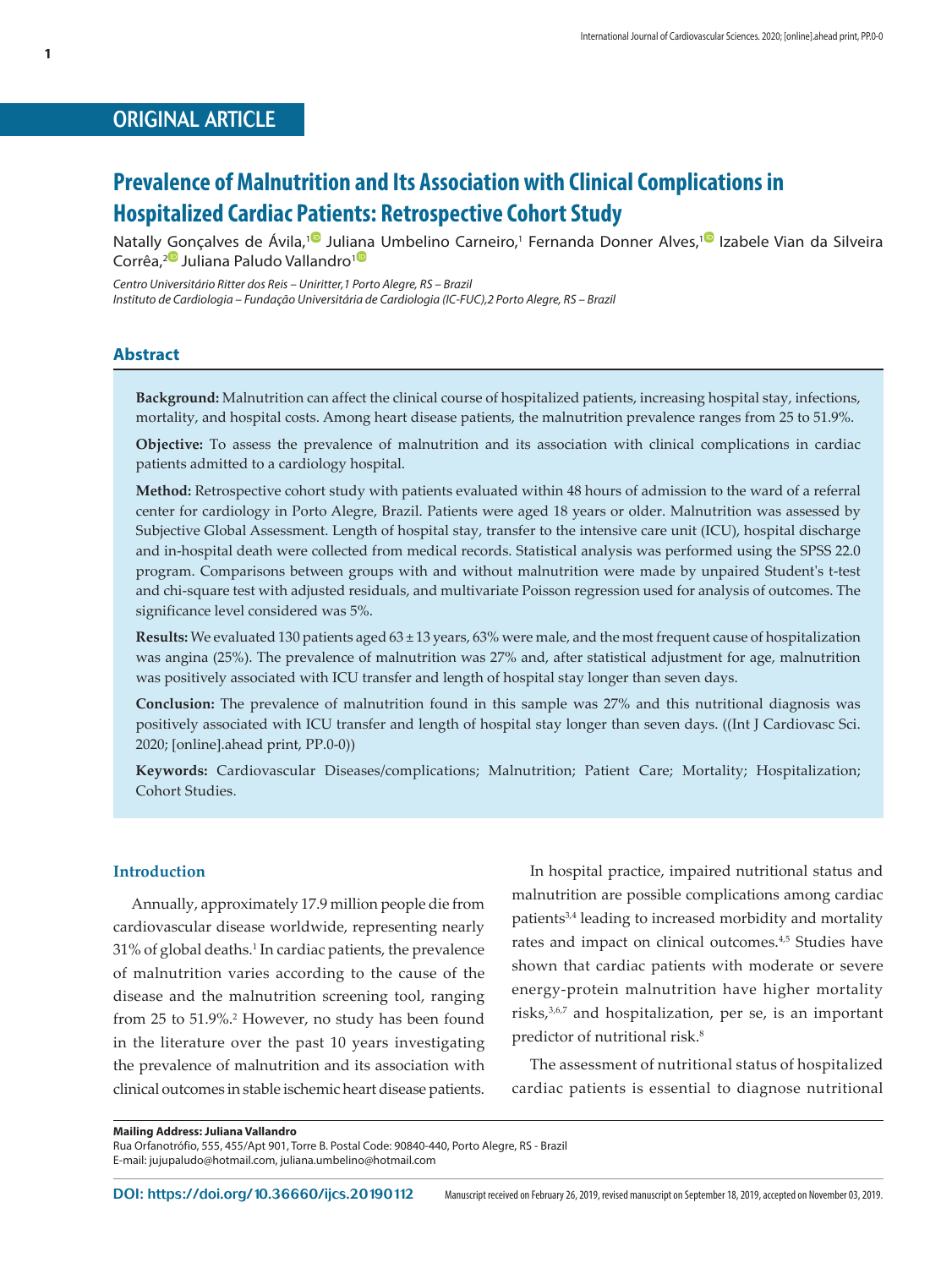disorders that may be additional risk factors for heart disease.3,5 Different parameters, such as dietary history, anthropometric measures, biochemical data, clinical history and physical examination, have been used in the nutritional assessment of hospitalized patients,9,10 and the Subjective Global Assessment (SGA) has been a widely used tool due to its practicality<sup>3,11</sup> and sensitivity in detecting impaired nutritional status.3,7

Identifying the nutritional profile of hospitalized cardiac patients is essential to determine the most appropriate dietary treatment and to optimize health professionals' and institutional managers' planning. As malnutrition is an important risk factor for clinical complications, the aim of the present study was to identify the prevalence of malnutrition and its association with the need for intensive care, with death and longer hospital stay in cardiac patients admitted to a referral center for cardiology.

#### **Materials and methods**

#### **Study design**

It was a retrospective cohort study performed at the Institute of Cardiology - University Foundation of Cardiology (IC - FUC) of Porto Alegre - RS, Brazil. Collection of data referring to the period from May 2016 to September 2017 was made in June and July 2018, following the *Strengthening the Reporting of Observational*  Studies in Epidemiology (STROBE)<sup>12</sup> recommendations. The IC-FUC is a tertiary level hospital specialized in cardiac diseases, that provides emergency, outpatient and inpatient care, with approximately 300 beds, 60% of which for users of the Brazilian Unified Health System and 40% for patients covered by private health insurance and private patients.

#### **Population**

The study included hospitalized patients aged 18 years or older, of both genders, whose underlying disease was ischemic heart disease. All patients were prescribed oral diets. Patients on enteral or parenteral nutrition were excluded, since the SGA includes parameters for assessment of oral intake only; patients admitted to the emergency room, to the Intensive Care Unit (ICU) or to the operating room were not included.

#### **Nutritional Status Assessment**

Assessment of nutritional status was conducted using the SGA<sup>11</sup> tool, applied by experienced and trained nutritionists of the hospital within 48 hours of admission. The SGA questionnaire contains subjective information obtained by anamnesis and simplified physical examination. The SGA includes taking a history of body weight change (weight loss percentage calculated from patient's usual and current weight), eating habits (changes in food intake in the last two weeks), gastrointestinal symptoms, functional capacity (defined as the ability to walk and perform daily activities) and degree of metabolic stress (classified according to type and stage of the disease).

Subcutaneous tissue loss, muscle mass loss, presence of edema in the ankle, sacral region and ascites were evaluated by physical examination. Then, After the evaluator's subjective evaluation, patients were subjectively classified as being (A) well-nourished, (B) moderately malnourished or (C) severely malnourished.<sup>11</sup>

Variables related to clinical outcomes were obtained from patients' electronic medical records and included length of hospital stay (days), transfer to ICU and inhospital death.

#### **Statistical analysis**

For statistical analysis purposes, SGA categories B and C were grouped in one category, and analysis was made based on two groups: Group 1: well-nourished and Group 2 (categories B and C): malnourished. Furthermore, multivariate analysis with Poisson regression was performed in an adjusted and unadjusted way for the variable age.

The WINPEPI program (version 11.65) was used for sample calculation, based on the prevalence of malnutrition reported in the systematic review by Correia et al.,2 of 25-52% in cardiac patients. Therefore, to estimate the prevalence of malnutrition with an acceptable difference of 0.1 and a significance level of 95%, the number of patients for this study would be from 97 (25%) to 105 (52%). To ensure sampling, 130 patients were included.

The variables collected were compiled into an Excel database and analyzed using the Statistical Package for the Social Science 22.0 (SPSS) software. Continuous variables were expressed as means and standard deviations and categorical variables were described in absolute frequencies and percentage. The Kolmogorov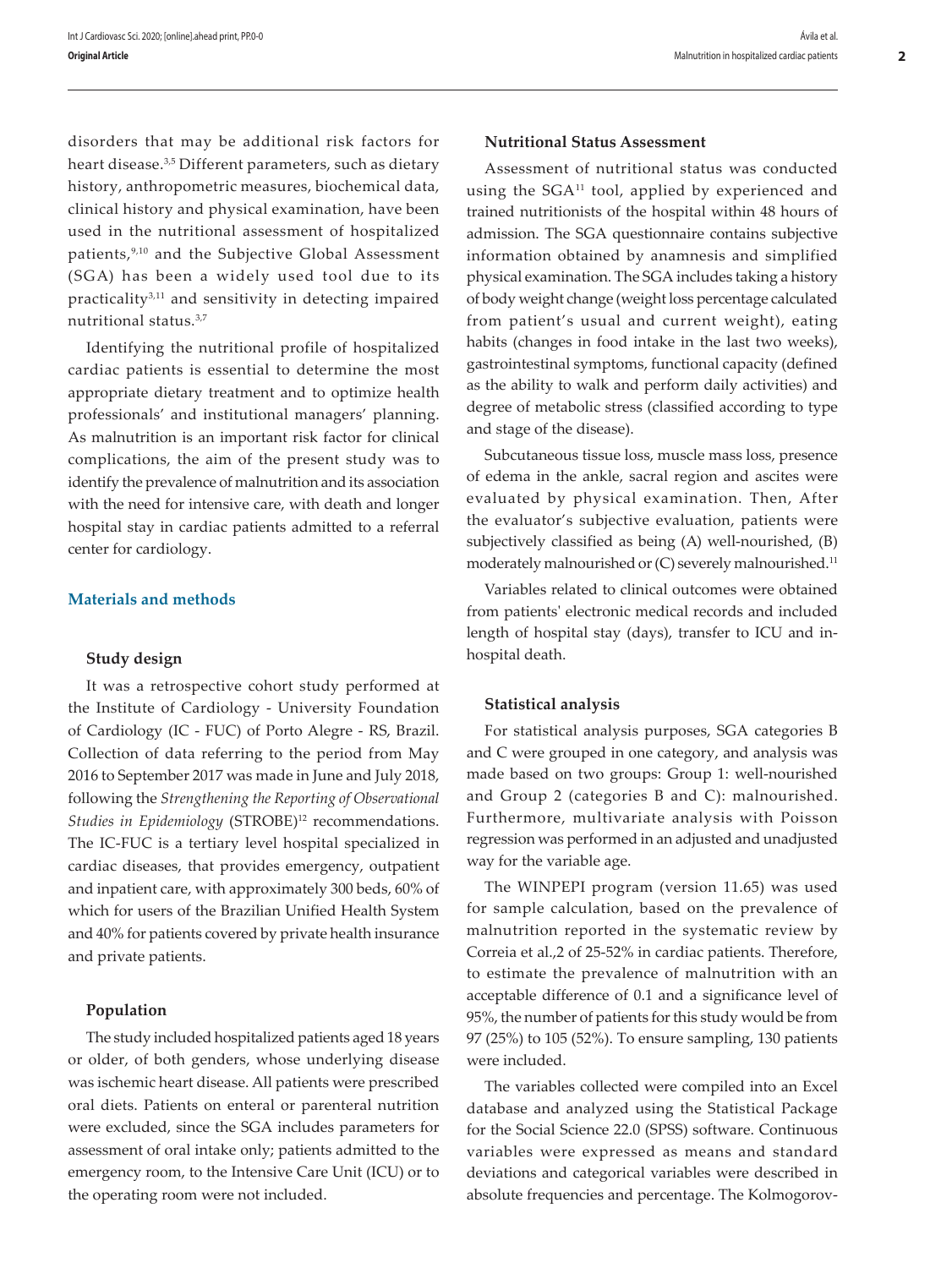Smirnov normality test was performed to assess sample distribution. For comparisons between patients with different nutritional status assessed by SGA, continuous variables were compared by unpaired Student's t-test. Multivariate analysis was also performed with ageadjusted Poisson regression for death, length of hospital stay and need for intensive care. Categorical variables were compared with chi-square test and adjusted residual analysis greater than 1.96 indicated statistical difference. The level of significance adopted was 5%.

#### **Ethical aspects**

The research project was submitted and approved by the Research Ethics Committee of the Teaching Unit of IC-FUC (approval number UP 5496.18 and CAAE number 90618818.2.0000.5333). The study was conducted and developed according to the Declaration of Helsinki and CNS Resolution No. 466 of 2012 of the Brazilian Ministry of Health. Considering the retrospective nature of data collection and review of patients' electronic medical records, patient confidentiality was preserved.

### **Results**

Data of 130 patients were analyzed. Mean age of patients was  $63 \pm 13$  years, most of patients was male (n = 82, 63%), and angina was the main cause of hospitalization (n = 33, 25%). The prevalence of malnutrition according to the SGA was  $27\%$  (n = 35). Table 1 describes the characteristics of the sample and SGA classification.

Table 2 describes the frequency of the SGA components, and a low frequency of severe malnutrition was found. Most patients were classified as having low metabolic stress (n = 48, 37%). Weight loss in the last 6 months was identified in 15 patients (11%), and reduced food intake in 20 (15%) patients.

Table 3 shows the comparison of well-nourished patients (SGA group A) with patients grouped as SGA  $B + C$  (with some degree of malnutrition) for clinical variables and complications at admission. Patients classified as malnourished by SGA were older and had a higher frequency of hospital stay longer than 7 days.

In table 4 consolidates the multivariate analysis by Poisson regression models, adjusted and unadjusted for age. After this adjustment, statistical significance was observed for the variables ICU stay and hospital stay longer than 7 days.

#### **Table 1 – Characteristics of the sample**

| Table 1 – Characteristics of the sample |             |  |  |  |
|-----------------------------------------|-------------|--|--|--|
| <b>Variables</b>                        | $N = 130$   |  |  |  |
| Age                                     | $63 \pm 13$ |  |  |  |
| - elderly                               | 56 (43.1%)  |  |  |  |
| - adults                                | 74 (56.9%)  |  |  |  |
| Male                                    | 82 (63%)    |  |  |  |
| Cause of hospitalization                |             |  |  |  |
| - angina                                | 33 (25%)    |  |  |  |
| $- AMI$                                 | 23 (18%)    |  |  |  |
| - surgery                               | 19 (15%)    |  |  |  |
| Length of hospital stay                 | $9(5-14)$   |  |  |  |
| Need for intensive care                 | 59 (45%)    |  |  |  |
| In-hospital death                       | 4(3%)       |  |  |  |
| SGA classification                      |             |  |  |  |
| - A                                     | 95(73%)     |  |  |  |
| - B                                     | 32(25%)     |  |  |  |
| - C                                     | 3(2%)       |  |  |  |

*Data described as mean and standard deviation, absolute frequency and percentage. SGA: subjective global assessment; ICU: intensive care center; AMI: acute myocardial infarction;*

#### **Discussion**

The present study found a low prevalence of malnutrition in the sample using SGA. Malnourished patients were older and had longer hospital stays. After age-adjusted multivariate analysis, a positive association of malnutrition with ICU transfer and length of hospital stay was observed.

Corroborating with the present study, findings in the literature indicate that malnutrition is more commonly observed in elderly patients, $8,13,14$  where the more advanced the age, the greater the risk of malnutrition. Therefore, for assessment of malnutrition using clinical outcomes, age adjustment was necessary in the multivariate analysis. This research also revealed that 73% of the sample was well-nourished, which can be justified by the fact that most patients with ischemic heart disease are overweight or obese.15,16 More severe patients and hemodynamically unstable patients were excluded to add data in the literature regarding the prevalence of malnutrition and associated clinical outcomes in patients with stable ischemic heart disease.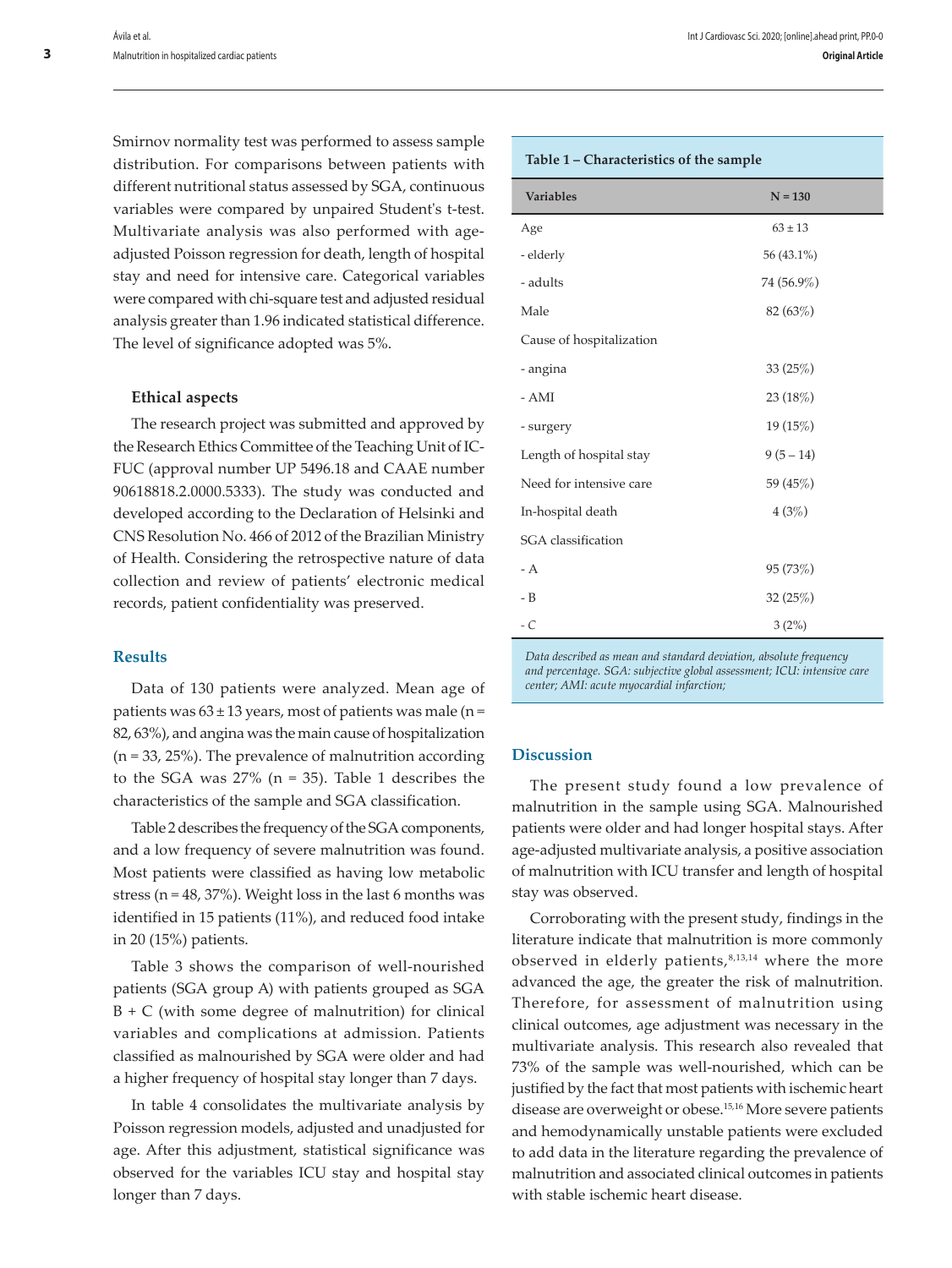| Assessment (SGA) components presence (n = 130) |            |  |  |  |
|------------------------------------------------|------------|--|--|--|
| <b>SGA Variables</b>                           | Frequency  |  |  |  |
| Weight loss in the last 6 months               | $15(11\%)$ |  |  |  |
| Weight loss in the last 2 weeks                | 8(6%)      |  |  |  |
| Dietary intake change                          | 20(15%)    |  |  |  |
| Presence of gastrointestinal<br>symptoms       | 10(7%)     |  |  |  |
| Functional capacity<br>dysfunction             | 12(9%)     |  |  |  |
| Underlying disease:                            |            |  |  |  |
| - heart disease                                | 67 (51%)   |  |  |  |
| - two or more                                  | 22(17%)    |  |  |  |
| Metabolic stress:                              |            |  |  |  |
| $-$ low                                        | 48 (37%)   |  |  |  |
| - moderate                                     | 2(16%)     |  |  |  |
| - high                                         | 5(4%)      |  |  |  |
| Slight fat loss                                | 12(9%)     |  |  |  |
| Mild muscle loss                               | 12(9%)     |  |  |  |
| Mild ankle edema                               | 3(2%)      |  |  |  |
| Mild sacral edema                              | $2(1.5\%)$ |  |  |  |

**Table 2 – Frequency of patients by Subjective Global** 

*SGA: subjective global assessment.*

Ascites  $0 \t(0\%)$ 

Malnourished patients in this study showed a higher percentage of hospitalization longer than 7 days. In the study of Karst et al.,<sup>17</sup> which evaluated 83 cardiac patients admitted to the ICU, mean hospital stay of malnourished patients was longer than that of well-nourished patients. Kang et al.,<sup>18</sup> evaluated 300 hospitalized patients with different diseases and identified a longer hospitalization time in the malnourished group. In contrast, the study by Veras et al.,<sup>19</sup> performed with 45 surgical patients with various diseases, found no significant difference in the length of hospital stay between well-nourished and malnourished groups according to SGA.

In addition, in-hospital mortality was not associated with malnutrition. However, a positive association of malnutrition with in-hospital mortality in heart failure has already been demonstrated,<sup>20</sup> which is expected for this patient's profile and which differs from ischemic heart disease. In the study by Yamauti et al.,<sup>7</sup> with two groups of cardiac patients, one consisting of several etiologies and the other only with decompensated congestive heart failure, malnutrition prevalence was significantly higher in the heart failure group.

To overcome the limitation that SGA is a method originally validated for surgical patients, we used the scored version of the instrument, $11$  which is also validated and allows minimizing possible measurement biases, inherent to any subjective assessment methods. The evaluators were previously trained for its application; however, as it was a retrospective study,

# **Table 1 – Comparison between well-nourished and malnourished patients according to Subjective Global Assessment**

|                        | Well-nourished<br><b>SGAA</b><br>$(n = 95)$ | Malnourished<br><b>SGABeC</b><br>$(n = 35)$ | P value |
|------------------------|---------------------------------------------|---------------------------------------------|---------|
| Age                    | $60 \pm 12$                                 | $70 \pm 13$                                 | < 0.001 |
| Male                   | 60(63%)                                     | 22 (63%)                                    | 0.975   |
| ICU admission          | 38 (40%)                                    | $21(60\%)$                                  | 0.115   |
| In-hospital death      | 1(1%)                                       | 3(8%)                                       | 0.075   |
| Hospital stay > 7 days | 50(53%)                                     | 27 (77%)                                    | 0.012   |

*Continuous data with normal distribution compared by Student's t-test and described as mean and standard deviation. Categorical data were described as absolute and percentage frequency and compared by chi-square test. SGA: global subjective assessment; ICU: intensive care unit*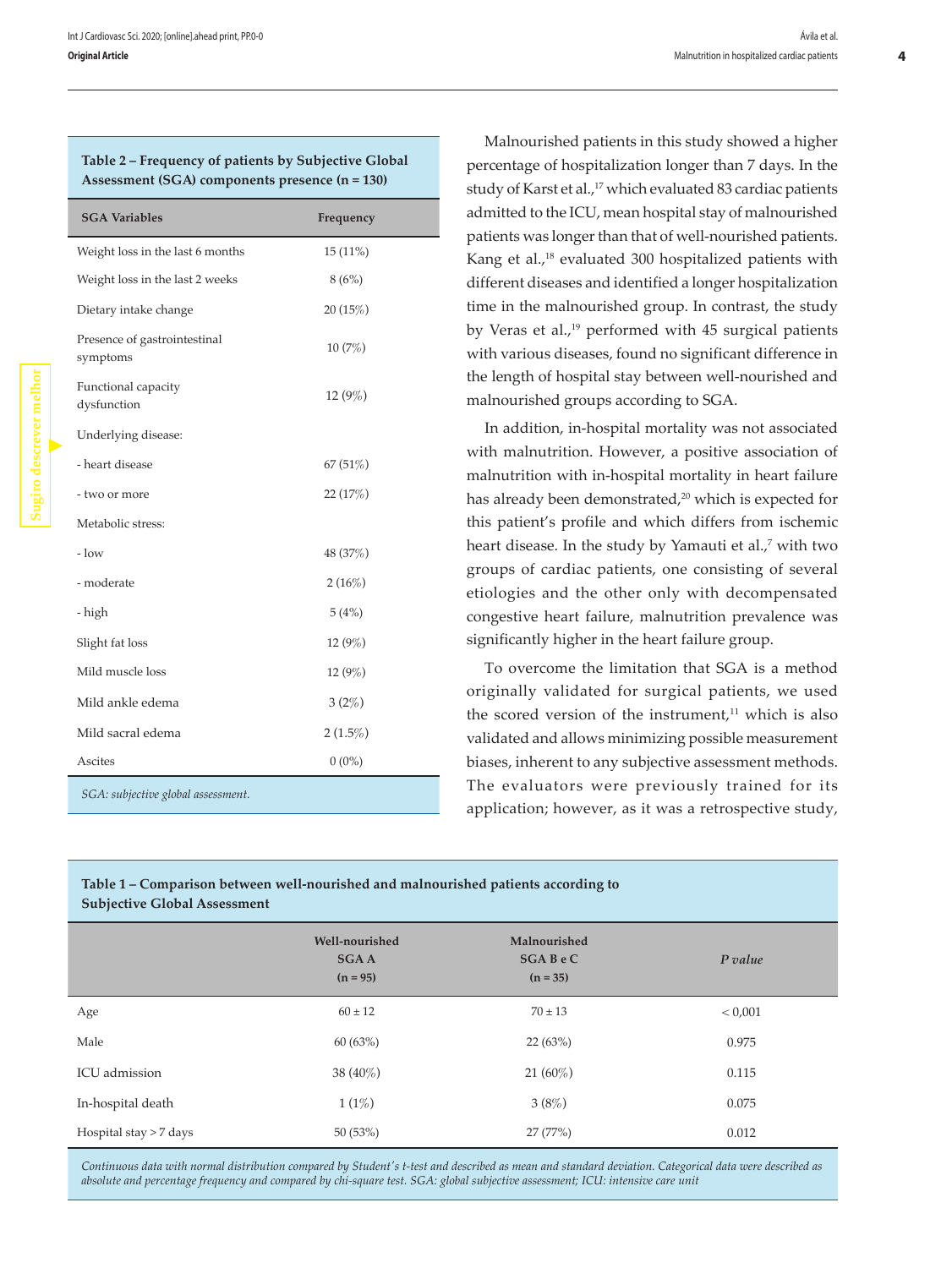| Table 4 – Multivariate analysis to assess the effect of malnutrition detected by Subjective<br>Global Assessment $(B / C$ classifications) on the study outcomes |                         |       |                                     |         |  |  |  |
|------------------------------------------------------------------------------------------------------------------------------------------------------------------|-------------------------|-------|-------------------------------------|---------|--|--|--|
| <b>Variables</b>                                                                                                                                                 | <b>PR</b><br>$(95\%$ CI | p     | Adjusted PR*<br>$(95\% \text{ CI})$ | p-value |  |  |  |
| <b>ICU</b> stay                                                                                                                                                  | $1.48(1.03 - 2.14)$     | 0.034 | $1.55(1.05 - 2.27)$                 | 0.026   |  |  |  |
| In-hospital death                                                                                                                                                | $8.06(0.87 - 74.9)$     | 0.067 | $7.41(0.49 - 112.4)$                | 0.149   |  |  |  |
| Hospital stay > 7 days                                                                                                                                           | $1.47(1.13 - 1.91)$     | 0.004 | $1.35(1.01 - 1.79)$                 | 0.040   |  |  |  |
| * Adjusted for age. SGA: subjective global assessment; ICU: intensive care unit; BMI: body mass index; PR: prevalence                                            |                         |       |                                     |         |  |  |  |

*ratio; CI: confidence interval.*

intra-observer analysis was not possible. In addition, the exclusion of patients using enteral nutritional therapy may have underestimated the prevalence of malnutrition in our sample.

On the other hand, SGA allows for a consistent assessment of hospitalized patients, especially when objective measurements cannot be performed, which justifies its wide use in clinical practice.

# **Conclusion**

The prevalence of malnutrition according to the SGA was 27% in hospitalized ischemic heart disease patients. There was a positive association of malnutrition with hospitalization stay longer than 7 days and referral to the intensive care unit. Studies evaluating body composition in cardiac patients can better elucidate the association of nutritional diagnosis with clinical complications and length of hospital stay.

# **Author contributions**

Conception and design of the research: Ávila NG, Alves FD, Corrêa IVS, Vallandro JP. Acquisition of data: Ávila NG, Carneiro JU, Corrêa IVS, Vallandro JP. Analysis and interpretation of the data: Ávila NG, Alves FD, Corrêa

# **References**

- 2. Correia MITD, Perman MI, Waitzberg DL. Hospital malnutrition in Latin America: A systematic review. Clin Nutr. 2017;36(Suppl 4):958-67.
- 3. Pathirana AK, Lokunarangoda N, Ranathunga I, Santharaj WS, Ekanayake R, Jayawardena R. Prevalence of hospital malnutrition among

IVS, Vallandro JP. Statistical analysis: Ávila NG, Alves FD, Corrêa IVS, Vallandro JP. Writing of the manuscript: Ávila NG, Carneiro JU, Alves FD, Corrêa IVS, Vallandro JP. Critical revision of the manuscript for intellectual content: Ávila NG, Carneiro JU, Alves FD, Corrêa IVS, Vallandro JP.

# **Potential Conflict of Interest**

No potential conflict of interest relevant to this article was reported.

#### **Sources of Funding**

There were no external funding sources for this study.

#### **Study Association**

This study is not associated with any thesis or dissertation work.

#### **Ethics approval and consent to participate**

This study was approved by the Ethics Committee of the Instituto de Cardiologia - Fundação Universitária de Cardiologia (IC-FUC) under the protocol number 5496.18. All the procedures in this study were in accordance with the 1975 Helsinki Declaration, updated in 2013. Informed consent was obtained from all participants included in the study.

cardiac patients: results from six nutrition screening tools. Springerplus. 2014 Aug 2014;3:412.

- 4. Raslan M, Gonzalez MC, Dias MCG, Paes-Barbosa FC, Cecconello I, Waitzberg DL. Aplicabilidade dos métodos de triagem nutricional no paciente hospitalizado. Rev Nutr 2008;21(5):553-61.
- 5. Sampaio RMM, Vasconcelos CMCS, Pinto FJM. Prevalência de desnutrição segundo a avaliação nutricional subjetiva global em pacientes

<sup>1.</sup> World Health Organization - WHO. Cardiovascular diseases (CVDs). Genebra; 2016. [Cited in 2019 May 12] Available from: http://www. who.int/mediacentre/factsheets/fs317/en/index.html.